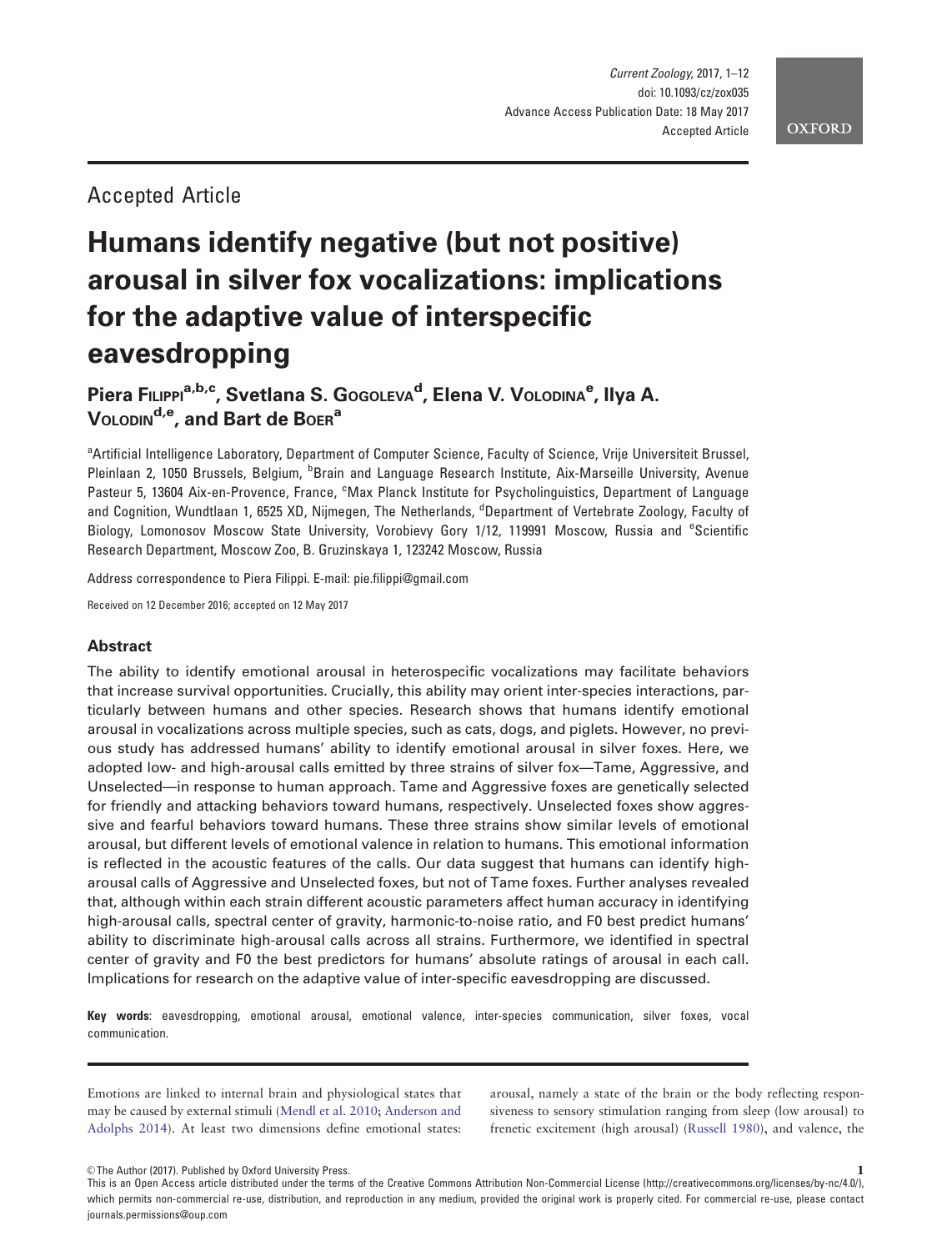intrinsic attractiveness (positive valence) or averseness (negative valence) of an event [\(Russell 1980](#page-10-0); [Frijda 1987](#page-9-0); [Mendl et al. 2010\)](#page-10-0). Some emotions can have a similar arousal level and differ in valence (e.g., happiness vs. anger) or vice versa, have similar valence and differ in arousal (e.g., annoyance vs. rage). Valence and arousal are described as "building blocks" of emotions ([Anderson and Adolphs 2014](#page-9-0)).

Changes in emotional states may be reflected in vocalizations and express the emotional state of the signaler ([Darwin 1872](#page-9-0); [Gogoleva et al. 2010a](#page-9-0), [2010c;](#page-10-0) [Briefer 2012;](#page-9-0) [Volodin et al. 2017\)](#page-11-0). Indeed, a key aspect of the acoustic features of the voice is that they reflect changes in the configuration and action of muscles involved in vocal production (e.g., the diaphragm and laryngeal muscles). Therefore, the way air flows through the system and ultimately the quality of the sounds produced is critically affected ([Davis et al.](#page-9-0) [1996](#page-9-0)). In an extensive review on emotional vocal communication in mammals, [Briefer \(2012\)](#page-9-0) suggested that increases in frequencyrelated parameters of the voice (e.g., fundamental frequency, frequency range, and spectral shape) and in amplitude contour, increase in call rate and decrease in inter-call interval predict high arousal in a number of mammalian species. In addition, [Morton](#page-10-0) [\(1977\)](#page-10-0) observed that both mammals and birds use of harsh, low-frequency vocalizations in hostile agonistic contexts, and of more tonelike, high-frequency sounds in fearful or appeasing contexts. As to research on emotional valence expression, studies comparing acoustic features underlying vocalizations produced in positive and negative situations (controlling for arousal) are sparse since animals are more likely to call in negative contexts. By reviewing findings in a number of studies conducted in a number of mammalian species, [Briefer \(2012\)](#page-9-0) suggested that the only acoustic parameter that consistently changes as a function of valence is duration. Specifically, animal vocalizations reflecting positive valence are shorter than vocalizations expressing negative valence.

Critically, from the listeners' side, correct identification of the emotional state of a signaler through accurate perception of acoustic modulation of the voice may drive adaptive survival ([Nesse 1990](#page-10-0); [Anderson and Adolphs 2014\)](#page-9-0) in the context of territory disputes, predators avoidance [\(Nesse 1990](#page-10-0); [Owings and Morton 1998](#page-10-0); [Desrochers et al. 2002](#page-9-0); [Cross and Rogers 2005;](#page-9-0) [Kitchen et al.](#page-10-0) [2010](#page-10-0)), or social interactions [\(Gogoleva et al. 2010a](#page-9-0), [2010c](#page-10-0); Altenmüller et al. 2013; [Bryant 2013](#page-9-0)). Furthermore, the ability to recognize emotional arousal in vocal expressions may be decisive for the survival of newborns, who require caregivers to perceive and react to their needs (Marmoset monkey Callithrix jacchus: [Tchernichovski and Oller 2016](#page-10-0); [Zhang and Ghazanfar 2016;](#page-11-0) human Homo Sapiens: [Fernald 1992](#page-9-0)).

Survival may be facilitated by the ability to identify emotions not only in vocalizations emitted by conspecifics, but also by members of other species [\(Nesse 1990](#page-10-0)). This ability may provide information that is key to responding appropriately. Indeed, it has been shown that nonhuman animals' "eavesdropping" on another species alarm calls increases opportunities for survival [\(Owings and Morton 1998](#page-10-0); [Kitchen et al. 2010;](#page-10-0) [Fallow et al. 2011;](#page-9-0) [de Boer et al. 2015](#page-9-0); [Magrath](#page-10-0) [et al. 2015\)](#page-10-0). Advantageous responses to inter-specific calls may occur as a result of acoustic similarity in the signals ([Aubin 1991](#page-9-0); [De Kort and Carel ten 2001](#page-9-0); [Johnson et al. 2003\)](#page-10-0). In other cases, listeners respond appropriately to calls that are acoustically different from their own [\(Templeton et al. 2005;](#page-10-0) [Lea et al. 2008](#page-10-0); [Fallow and](#page-9-0) [Magrath 2010\)](#page-9-0), suggesting that responses are biologically rooted, or, in the case of species living in close territories, learned. For example, juvenile vervet monkeys' Cercopithecus aethiops pygerthyrus appropriate responses to playback of alarm calls given by superb

starlings Spreo superbus vary depending on the rates of exposure to these alarm calls [\(Hauser 1988](#page-10-0)). Generally, the ability to respond appropriately to heterospecific calls, which may presuppose the ability to recognize their level of emotional arousal and valence [\(Mendl](#page-10-0) [et al. 2010\)](#page-10-0), is the result of a signaling system that affords interspecific beneficial outcomes in dangerous contexts.

In parallel to research on the acoustic correlates of emotional dimensions in vocal production, multiple studies examined perception of valence and arousal in mammals' vocalizations. Research on arousal perception suggests that humans rate human, piglet, and dog vocalizations with higher fundamental frequency (F0) as ex-pressing higher emotional arousal ([Laukka et al. 2005](#page-10-0); Faragó et al. [2014](#page-9-0); [Maru](#page-10-0)ščáková [et al. 2015](#page-10-0)). Moreover, [McComb et al. \(2009\)](#page-10-0) suggest that humans perceive as more urgent and less pleasant cat purrs recorded while cats were actively seeking food than purrs recorded in non-solicitation contexts. The authors identified in voiced frequency peaks the acoustic predictors of humans' accuracy in classifying cat vocalizations. [Sauter et al. \(2010\)](#page-10-0) found that humans perceive human nonverbal vocalizations with higher F0 means, shorter duration, more amplitude onsets, lower minimum F0, and less F0 variation as expressing higher arousal. In a recent study, [Filippi](#page-9-0) [et al. \(2016\)](#page-9-0) suggest that humans are able to discriminate high versus low levels of arousal in negative-valenced vocalizations of terrestrial tetrapods spanning all classes of animals. In addition, they identified in F0 and spectral center of gravity the acoustic predictors of this ability, pointing to biologically rooted acoustic universals of arousal perception. Furthermore, studies on arousal perception across species suggests that shepherds' high-pitched, quickly pulsating whistles have an activating effect on dogs ([McConnell and](#page-10-0) [Baylis, 2010\)](#page-10-0) and that 2 species of deers Odocoileus hemionus and Odocoileus virginianus respond to infant distress vocalizations of human and nonhuman animals (infant marmots Marmota flaviventris, seals Neophoca cinerea, and Arctocephalus tropicalis, domestic cats Felis catus, bats Lasionycteris noctivagans, humans H. sapiens, and other ungulates: eland Taurotragus oryx, red deer Cervus elaphus, fallow deer Dama dama, sika deer Cers nippon, pronghorn Antilocapridae americana, and bighorn sheep Ovis canadensis) if the F0 falls within the deer's frequency response range ([Lingle and](#page-10-0) [Riede 2014\)](#page-10-0). Moreover, research on valence perception suggests that humans recognize the negative and positive contexts in which vocalizations of human infants H. sapiens, chimpanzees Pan troglodytes [\(Scheumann et al. 2014\)](#page-10-0), domestic pigs Sus scrofa domesticus [\(Tallet et al. 2010](#page-10-0); [Maru](#page-10-0)ščá[kov](#page-10-0)á [et al. 2015\)](#page-10-0), dogs Canis familiaris [\(Pongr](#page-10-0)á[cz et al. 2006;](#page-10-0) [Scheumann et al. 2014\)](#page-10-0), and cats F. catus [\(Nicastro and Owren 2003\)](#page-10-0) were recorded (but see [Belin et al. 2008](#page-9-0) for contrasting results on human perception of valence in cats F. catus—and monkeys Macaca mulatta vocalizations). [Albuquerque](#page-9-0) [et al. \(2016\)](#page-9-0) found that dogs can identify emotional valence in both conspecific and human vocalizations. Further studies addressing the acoustic predictors of valence perception suggest that humans' rate human and dog vocalizations with shorter duration, and human vo-calizations with lower SCOG as more positive ([Farag](#page-9-0)ó [et al. 2014](#page-9-0); but see [Pongr](#page-10-0)ácz et al. 2005). [Maru](#page-10-0)ščá[kov](#page-10-0)á [et al. \(2015\)](#page-10-0) found that humans rate domestic piglets' vocalizations with increased F0 and duration as more negative.

Notably, much research has examined humans' perception of arousal or valence in vocalizations of multiple species, adopting a continuous rating scale, and their ability to infer whether the vocalizations were produced in a positive or negative context. However, humans' ability to recognize different arousal levels in nonverbal vocalizations from the same species systematically varying in valence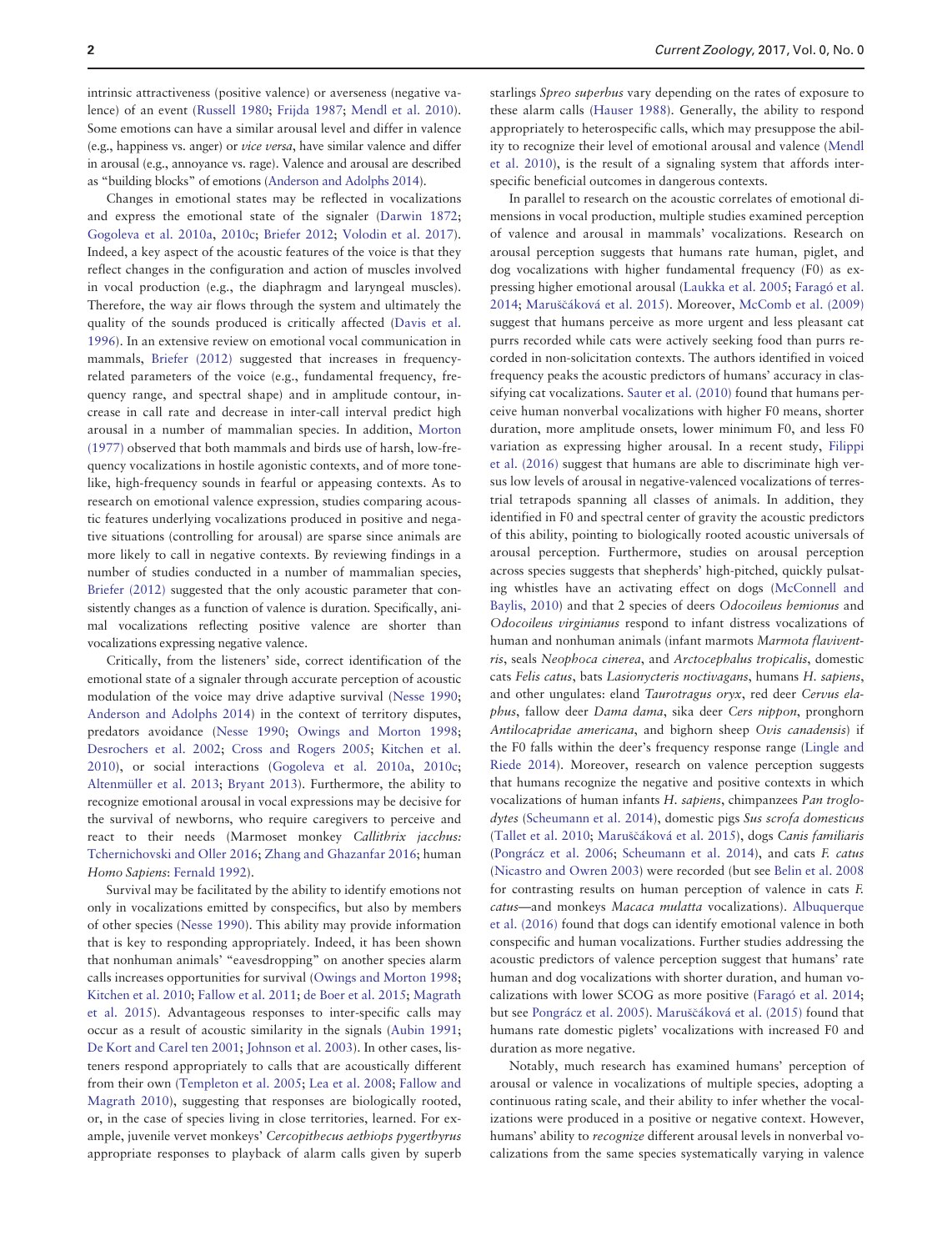content remains largely unexplored. Furthermore, to the best of our knowledge, no previous work has investigated this issue focusing on the perception of heterospecific calls, linking the perception of voice modulation to the arousal state of the caller—as identified based on independent nonvocal indicators. Here, for the first time, we analyzed humans' ability to recognize emotional arousal in silver fox vocalizations produced in a positive or negative context. Furthermore, we examined the acoustic predictors of both this ability and of the level of perceived arousal in silver fox calls, as reported using a rating scale spanning from 1 (very subdued) to 7 (very excited). To this aim, we adopted vocalizations produced by the following three strains of silver fox: Tame, Aggressive, and Unselected.

These strains are the result of a genetic selection program in silver foxes. [Belyaev \(1979\)](#page-9-0) hypothesized that selection of farm foxes for less fearful and less aggressive behavior would yield a strain of domesticated fox. To address this hypothesis, the authors started a program designed to recapitulate canine domestication in the silver fox at the Institute of Cytology and Genetics of the Russian Academy of Sciences, Novosibirsk, Russia ([Trut 1999](#page-11-0); [Trut et al.](#page-11-0) [2004](#page-11-0), [2009a](#page-11-0)). Thus, different behavioral phenotypes across these three strains of silver fox have been experimentally established by intense selective breeding [\(Kukekova et al. 2012](#page-10-0)). Specifically, Tame silver foxes have been experimentally selected in the course of more than 50 years of selection for positive behavior to people and show friendly response to humans, approaching any unfamiliar experimenter ([Belyaev 1979](#page-9-0); [Trut 1999](#page-11-0), [2001;](#page-11-0) [Trut et al. 2009\)](#page-11-0) and even kept as pets ([Ratliff 2011\)](#page-10-0). Aggressive foxes were selected for aggressive behaviour and can attack humans ([Trut 1980](#page-10-0), [2001](#page-11-0); Kukekova et al. 2008a, [2008b](#page-10-0)). Unselected foxes were not deliberately selected for behavior and demonstrate aggressively fearful behavior to humans ([Pedersen and Jeppesen 1990](#page-10-0); [Pedersen 1991](#page-10-0), [1993](#page-10-0), [1994](#page-10-0); [Trut 1999](#page-11-0); [Nimon and Broom 2001](#page-10-0); Kukekova et al. 2008a, [2008b;](#page-10-0) [Gogoleva et al. 2010c\)](#page-10-0). In the presence of an unfamiliar human, the Unselected fox with its wild type attitudes toward people enlarges the animal–human distance and shows escape responses (Supplementary movies 1–3). Cross fostering, cross breeding, and embryo transplantation experiments have shown that behavioral differences between Tame and Aggressive foxes are genetically determined ([Trut 1980,](#page-10-0) [2001;](#page-11-0) [Kukekova et al. 2012\)](#page-10-0). Critically, strict selection for tame behavior included a substantial decrease in the levels of adrenocorticotropic hormone (ACTH) and basal levels of corticosteroids in blood plasma of Tame foxes [\(Oskina 1996](#page-10-0); [Trut 1999](#page-11-0); [Trut et al. 2004,](#page-11-0) [2009](#page-11-0); [Oskina et al.](#page-10-0) [2008](#page-10-0)). Both basal and 'post-stress' (after 10-min restraint in human hands) levels of cortisol and ACTH in Aggressive foxes did not differ from those of Unselected foxes, whereas in Tame foxes they were much lower [\(Oskina et al. 2008\)](#page-10-0). These findings suggest that, in contrast to tame silver foxes, Unselected and Aggressive foxes experience negative emotional arousal in response to human approach. For this reason, Belyaev's silver foxes [\(Belyaev 1979](#page-9-0)) provide a unique model for studying the human ability to distinguish between high- and low-arousal levels in heterospecific vocalizations of both negative and positive emotional valence.

Converging empirical evidence on physiological and vocal correlates of arousal [\(Oskina 1996](#page-10-0); [Trut et al. 2009;](#page-11-0) [Gogoleva 2010a](#page-9-0), [2010c\)](#page-10-0) indicate that, in response to humans approaching their cage, Tame foxes experience heightened emotional arousal with positive valence, while Aggressive and Unselected silver foxes experience high arousal with negative valence. Gogoleva et al. [\(2010a,](#page-9-0) [2010c\)](#page-10-0) found that, across strains of silver fox, higher levels of emotional

arousal due to human approach are reflected in an increased calling rate, and the proportion of time spent vocalizing. This applies to both high-arousal calls with positive valence—in the case of tame foxes, who experience comfort in relation to human physical approach—and high-arousal calls with negative valence, in the case of Aggressive and Unselected silver foxes, who experience discomfort in relation to human physical approach. Thus, vocal responses toward humans differ according to fox strain (Gogoleva et al. 2008, [2009](#page-9-0), [2010b, 2010c,](#page-10-0) [2011](#page-10-0)), as a consequence of genetic differences between these 3 strains [\(Trut 1980,](#page-10-0) [2001;](#page-11-0) [Kukekova et al. 2012\)](#page-10-0). Call types that silver foxes in captivity produce toward humans, include whine, moo, cackle, growl, bark, pant, snort, and cough (Gogoleva et al. 2008, [2010a](#page-9-0), [2010b,](#page-10-0) [2010c\)](#page-10-0). Selection by behavior did not affect the vocal repertoire of silver fox; all strains (Tame, Aggressive, and Unselected) retain all call types toward conspecifics [\(Gogoleva et al. 2010b](#page-10-0)). However, toward humans, Tame foxes selectively produce cackles and pants but never cough or snort, while Aggressive and Unselected foxes selectively produce coughs and snorts but never cackles or pants (Gogoleva et al. 2008, [2009](#page-9-0), [2010c,](#page-10-0) [2013](#page-10-0)). Importantly, of the total of 8 call types that silver foxes direct to humans, only the whine often occurs in all 3 strains (Gogoleva et al. 2008, [2010a,](#page-9-0) [2010c,](#page-10-0) [2013\)](#page-10-0). In addition, [Newton-](#page-10-0)[Fisher et al. \(1993](#page-10-0)) have reported on the whine call-type in wild red fox, suggesting that it is used in both agonistic and affiliative contexts. Therefore, whines constitute the most appropriate call type for investigating human perception of arousal across the 3 fox strains.

The analysis of human perception of vocalizations of these 3 strains of silver foxes provides an ideal context for research on the adaptive value of emotion perception across species area for the following reasons: 1) calls emitted in comparable behavioral contexts across all 3 strains can be used; 2) our stimuli are all instances of one call type, the whine, which is produced in all 3 strains. This excludes variation in call types as a confound in the analyses; 3) both the arousal and valence states of silver foxes in response to human approach have been attested in terms of physiological measurements, namely hormonal responses, in previous studies ([Oskina](#page-10-0) [1996](#page-10-0); [Trut 1999](#page-11-0); [Trut et al. 2004](#page-11-0), [2009](#page-11-0); [Oskina et al. 2008\)](#page-10-0). These 3 conditions enabled us to disentangle human sensitivity to high-arousal calls with negative valence from human sensitivity to high-arousal calls with positive valence.

Although research shows that humans identify emotional arousal in vocalizations across multiple species, such as cats, dogs, and piglets, humans' ability to identify emotional arousal in silver foxes has never been investigated. Here, we adopted low- and high-arousal calls emitted by 3 strains of silver fox—Tame, Aggressive, and Unselected—in response to human approach. Specifically, within this research framework, the present study aimed to address the following questions: 1) Are humans able to identify high-arousal calls in silver fox vocalizations? 2) If so, does this ability vary as a function of strain? 3) What are the acoustic features that predict both the ability to recognize higher levels of arousal in silver fox vocalizations and the level of perceived arousal in silver fox vocalizations?

In line with previous research on arousal perception across ani-mal species [\(Pongr](#page-10-0)á[cz et al. 2006;](#page-10-0) [Lingle et al. 2012;](#page-10-0) [Teichroeb](#page-10-0) [et al. 2013](#page-10-0); [Lingle and Riede 2014;](#page-10-0) [Scheumann et al. 2014;](#page-10-0) [Filippi](#page-9-0) [2016](#page-9-0); [Filippi et al. 2016\)](#page-9-0), we hypothesized that humans would be able to discriminate between low and high levels of arousal expressed in all 3 strains of silver fox using frequency-related parameters, which are identified as acoustic correlates of arousal in mammals and birds ([Morton 1977](#page-10-0); [Briefer 2012\)](#page-9-0). This investigation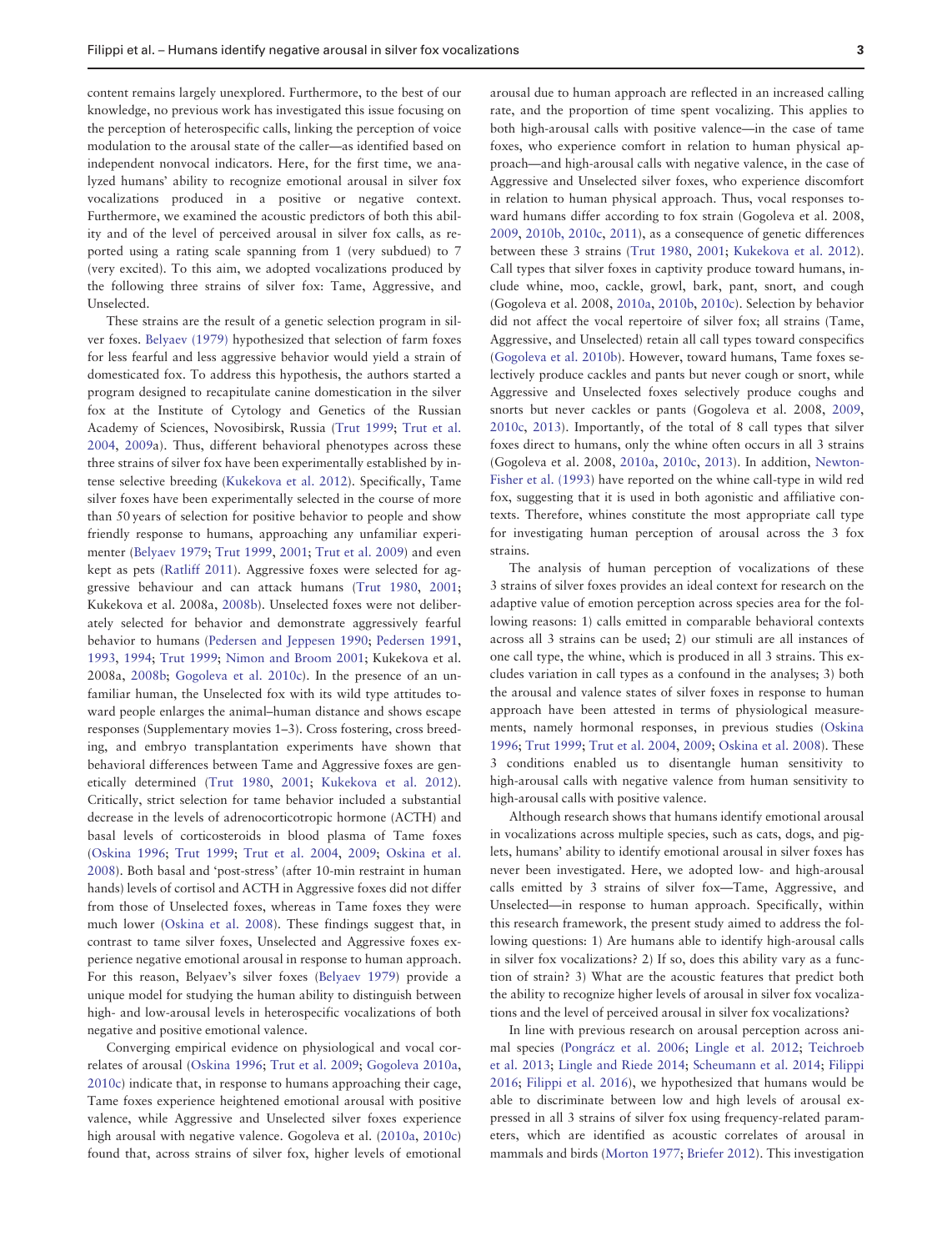might provide key insights into the adaptive effects of the ability to identify different levels of arousal varying in valence in a nonhuman species.

# Materials and Methods

#### Acoustic recordings and emotion classification

The stimuli adopted in our study are selected from acoustic recordings collected at the experimental farm of the Institute of Cytology and Genetics, Novosibirsk, Russia under a framework used in previous studies ([Gogoleva et al. 2010a](#page-9-0), [2010c\)](#page-10-0). Three study groups included Tame (selected for tameness toward humans, 45–47 generations since the start of selection), Aggressive (selected for aggressiveness toward humans; 34–36 generations since the start of selection), and Unselected (unselected for any behavioral trait) adult female silver foxes. The foxes were kept and tested in individual outdoor cages (for keeping details see [Gogoleva et al. 2010a](#page-9-0), [2010c\)](#page-10-0). Human-approach tests were made when foxes were in their home cages, out of breeding or pup-raising seasons.

The same researcher (S. S. G.), unfamiliar to the foxes, performed all human-approach tests (1 per fox), while acoustic recordings were collected. Each test lasted 10 min and included 5 successive steps, each lasting 2 min. A test started at the moment of the researcher's approach to a focal fox cage at a distance of 50 cm. At Step 1, the researcher was motionless; at Step 2, the researcher performed smooth body and hand movements left to right, maintaining a distance of 50 cm; at Step 3, the researcher shortened the human–fox distance with 1-step forward, and performed body and hand movements forward and back, touching the cage door with her fingers; at Step 4, the researcher enhanced the human–fox distance with 1-step back; and repeated Step 2. Finally, at Step 5, the research was motionless as in Step 1. Thus, the human impact on an animal increased between the Steps 1 and 3, and decreased between Steps 3 and 5. The shifts in the levels of emotional arousal and valence were estimated by nonvocal indicators, that is, by increased degree of striving to approach the front door (i.e., by striving to contact with a human either friendly or aggressively, see Supplementary movies 1–3).

Hence, the same recording procedure applied to different fox strains made it possible to obtain high- and low-arousal stimuli of negative valence for the Aggressive and Unselected foxes and highand low-arousal stimuli of positive valence for the Tame foxes [\(Gogoleva et al. 2010a](#page-9-0), [2010c\)](#page-10-0). The unfamiliar human represented an external stimulus for the foxes. The level of arousal in the focal fox depended on the distance between the human and the focal fox. Specifically, the arousal level in the focal fox increased by decreasing the distance between the human experimenter and the focal fox. In silver foxes, the changes of emotional arousal states in response to human approach, have been established in previous studies [\(Pedersen and Jeppesen 1990](#page-10-0); [Pedersen 1993;](#page-10-0) [Bakken 1998;](#page-9-0) [Bakken](#page-9-0) [et al. 1999;](#page-9-0) [Trut 1999](#page-11-0); [Kukekova et al. 2008b](#page-10-0)). Critically, research show that, in response to humans, Unselected silver foxes show fearful behaviors, Aggressive silver foxes show aggressive behaviors, and Tame silver foxes show friendly behaviors [\(Trut 1999](#page-11-0); [Trut](#page-11-0) [et al. 2009\)](#page-11-0). The valence content of vocalizations produced by the focal foxes (negative for Aggressive and Unselected silver foxes, and positive for Tame silver foxes) was inferred on the basis of these studies.

For audio recordings (distance between vocalizing fox and the microphone: 0.25–1 m), we used a Marantz PMD-222 (D&M Professional, Kanagawa, Japan) cassette recorder with an AKG-

C1000S (AKG-Acoustics Gmbh, Vienna, Austria) cardioid electret condenser microphone, and Type II chrome audiocassettes EMTEC-CS II (EMTEC Consumer Media, Ludwigshafen, Germany). The system had a frequency response of 0.04–14 kHz at a tape speed of 4.75 cm/s.

For the purposes of the present study, recordings were digitized (with each test step taken as a separate file) at a 22.05 kHz sampling rate with 16 bit precision and then high-pass filtered at 0.1 kHz with Avisoft-SASLab Pro (Avisoft Bioacoustics, Berlin, Germany, [Specht](#page-10-0) [2002](#page-10-0)). SSG classified each call visually to 1 of 8 types (whine, moo, cackle, growl, bark, pant, snort, and cough) by spectrogram (Hamming window, FFT-length 1024 points, frame 50%, and overlap 87.5%), blindly to the fox strain and to the number of the test step (based on Gogoleva et al. 2008),

Only whines were adopted as playback stimuli, as only the whine is shared by Tame, Aggressive, and Unselected foxes in the human-approach context (Gogoleva et al. 2008, [2010a](#page-9-0), [2010c](#page-10-0), [2013](#page-10-0)). For creating the playback stimuli, we selected 27 individual foxes (9 foxes per strain) From each individual, we selected 1 lowarousal whine (from Step 1) and 1 high-arousal whine (from Step 3), which provided 27 paired low-/high-arousal stimuli in total (Figure 1). Our choice was based on the quality of the recordings, background noise, and vocalizations of other animals. We equalized all experimental stimuli to the same root-mean square amplitude (70 dB). Fade in/out transitions of 5 ms were applied to all stimuli to remove any transients.

#### Acoustic analysis

To explore the effect of specific acoustic cues on humans' perception of arousal in whine calls across the 3 strains of silver fox, for each call, we measured the following 5 parameters: duration, tonality (harmonics-to-noise-ratio: HNR), SCOG, dominant frequency (DF)—that is, the frequency with the highest amplitude in the spectrum, and mean F0. We based the choice of the parameters to include in our analysis on findings from previous studies: duration, HNR, and F0 are shown to be linked to the emotional state of the caller [\(Morton 1977;](#page-10-0) Taylor and Reby 2010; [Briefer 2012](#page-9-0); [Zimmermann et al. 2013\)](#page-11-0) and SCOG affects the perception of arousal in humans [\(Sauter et al. 2010](#page-10-0); Faragó et al. 2014).

We performed an automated acoustic analysis of the acoustic parameters in PRAAT (v. 5.2.26; [Boersma 2002](#page-9-0)) for all parameters, except for duration, which was measured in Avisoft-SASlab Pro [\(Table 1\)](#page-4-0). The duration was measured with the standard marker cursor in the main window of Avisoft. HNR was measured using the "To Harmonicity (cc)" command in PRAAT with standard settings.



Figure 1. Spectrogram (below) and waveform (above) of: (A) low-arousal whine and (B) high-arousal whine of the same individual Aggressive silver fox.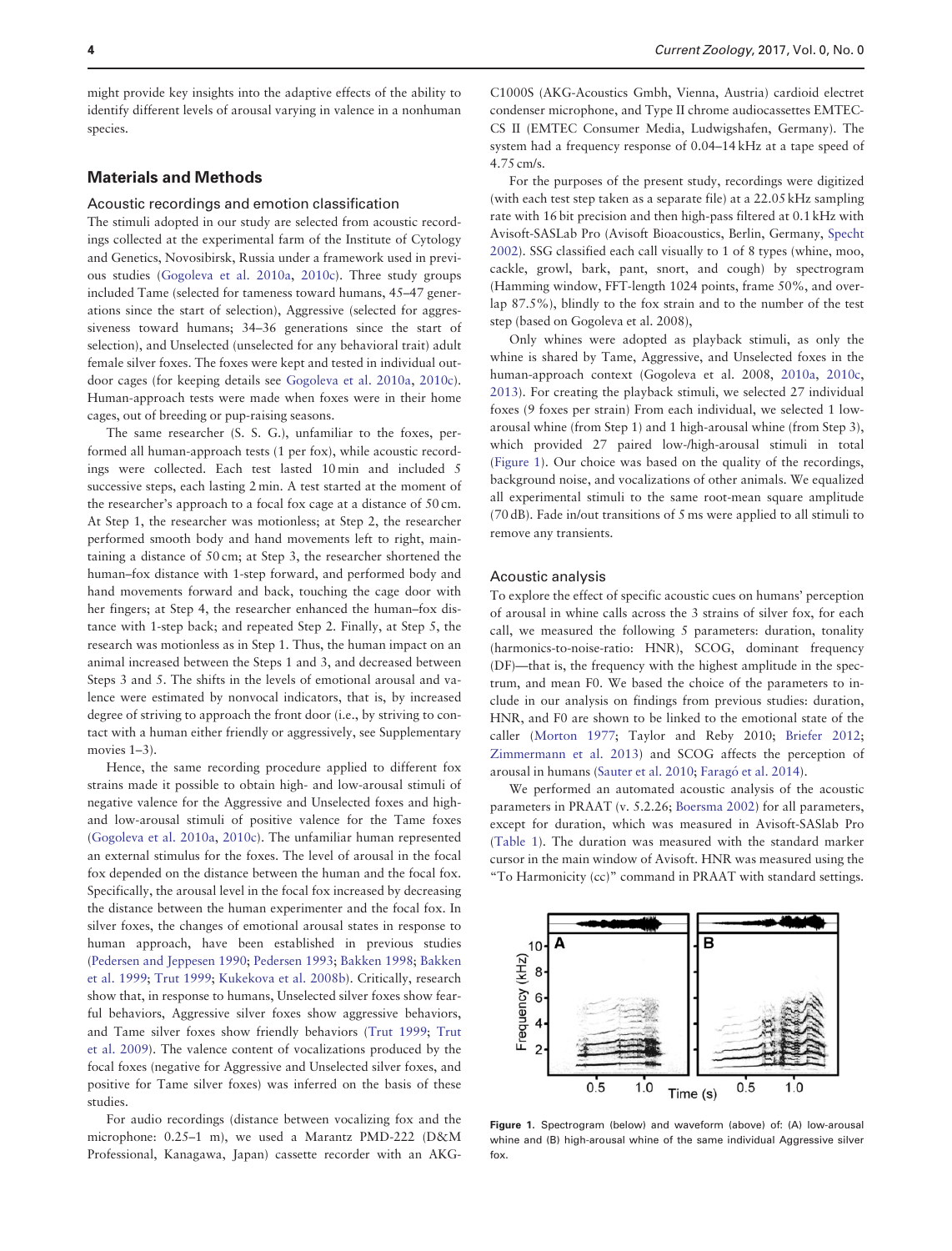<span id="page-4-0"></span>Table 1. Descriptive table of acoustic values of the low- and high-arousal calls of each strain. For each of the acoustic parameters, namely DF (dominant frequency), duration, HNR (harmonic-to-noise-ratio), SCOG (spectral center of gravity), and F0 (mean fundamental frequency), the following values are provided: minimum and maximum, mean, and standard deviation of the mean

| Strain     | Arousal level | Acoustic parameter | $\boldsymbol{N}$ | Minimum  | Maximum  | Mean                                                                            | <b>SD</b> |
|------------|---------------|--------------------|------------------|----------|----------|---------------------------------------------------------------------------------|-----------|
| Aggressive | high          | df(Hz)             | 9                | 378      | 2070     | 1024.667                                                                        | 602.020   |
|            |               | duration (s)       | 9                | 0.726    | 1.184    | 0.990                                                                           | 0.140     |
|            |               | $HNR$ ( $dB$ )     | 9                | 3.415    | 14.451   | 9.584                                                                           | 4.103     |
|            |               | $s \cos(Hz)$       | 9                | 857.522  | 2072.206 | 1427.819                                                                        | 467.095   |
|            |               | $F0$ (Hz)          | 9                | 377.064  | 858.885  | 628.297                                                                         | 198.311   |
|            | low           | df(Hz)             | 9                | 618      | 2022     | 1130.000                                                                        | 471.296   |
|            |               | duration (s)       | 9                | 0.679    | 1.358    | 1.016                                                                           | 0.233     |
|            |               | $HNR$ ( $dB$ )     | 9                | 7.214    | 15.684   | 11.843                                                                          | 3.546     |
|            |               | $s \cos(Hz)$       | 9                | 902.781  | 1795.137 | 1225.265                                                                        | 311.676   |
|            |               | F0(Hz)             | $\boldsymbol{9}$ | 379.728  | 851.781  | 573.562                                                                         | 171.136   |
| Tame       | high          | df(Hz)             | $\overline{9}$   | 402      | 1206     | 714                                                                             | 327.866   |
|            |               | duration (s)       | 9                | 0.262    | 1.399    | 0.700                                                                           | 0.370     |
|            |               | $HNR$ ( $dB$ )     | 9                | $-1.087$ | 16.072   | 10.950                                                                          | 5.529     |
|            |               | $s \cos(Hz)$       | $\overline{9}$   | 554.540  | 3074.646 | 1274.658                                                                        | 719.675   |
|            |               | FO(Hz)             | 9                | 401.655  | 1259.259 | 596.700                                                                         | 271.998   |
|            | low           | df(Hz)             | 9                | 438      | 2130     | 1226                                                                            | 463.128   |
|            |               | duration (s)       | $\overline{9}$   | 0.232    | 1.074    | 0.573                                                                           | 0.255     |
|            |               | $HNR$ ( $dB$ )     | 9                | 4.176    | 16.268   | 10.723                                                                          | 4.341     |
|            |               | $s \cos(Hz)$       | 9                | 874.089  | 2327.472 | 1447.183                                                                        | 434.674   |
|            |               | F0(Hz)             | $\overline{9}$   | 320.834  | 842.181  | 522.081<br>603.333<br>1.102<br>10.682<br>869.907<br>392.011<br>591.333<br>0.824 | 157.799   |
| Unselected | high          | df(Hz)             | $\overline{9}$   | 306      | 1698     |                                                                                 | 460.821   |
|            |               | duration (s)       | 9                | 0.749    | 1.864    |                                                                                 | 0.342     |
|            |               | $HNR$ ( $dB$ )     | 9                | 4.325    | 19.052   |                                                                                 | 4.745     |
|            |               | $s \cos(Hz)$       | $\overline{9}$   | 470.349  | 1931.269 |                                                                                 | 556.211   |
|            |               | $F0$ (Hz)          | 9                | 182.492  | 817.729  |                                                                                 | 182.205   |
|            | low           | df(Hz)             | 9                | 198      | 1986     |                                                                                 | 580.197   |
|            |               | duration (s)       | $\overline{9}$   | 0.435    | 1.173    |                                                                                 | 0.298     |
|            |               | $HNR$ ( $dB$ )     | 9                | 6.246    | 14.969   | 10.046                                                                          | 2.695     |
|            |               | $s \cos(Hz)$       | $\overline{9}$   | 325.590  | 1304.692 | 607.799                                                                         | 333.890   |
|            |               | FO(Hz)             | 9                | 213.290  | 505.722  | 347.699                                                                         | 102.763   |

SCOG was measured using the "To spectrum" and "Get center of gravity" commands (Power  $= 2.0$ ). DF was measured using the "To" Ltas:" command  $(bandwidth = 10 Hz, with no interpolation).$ Finally, the analysis of F0 was restricted to harmonics (integer multiples of F0). F0 was measured with the "Get pitch" command (Pitch settings: View range  $= 30-4,000$  Hz, analysis method  $=$  crosscorrelation. Advanced pitch settings: very accurate: "yes", voicing threshold  $= 0.3$ ).

In addition, the first author inspected the F0 contour of each stimulus visually. When the visible contour did not overlap with the first harmonic, the parameters "Pitch floor" and "Pitch Ceiling", but sometimes also "Silence Threshold", "Voicing Threshold", and "Octave jump" within the "Advanced pitch settings" menu were adjusted until the values identified by the algorithm visually matched the frequency distance between harmonics seen in the PRAAT spectrogram view window. These settings' adjustments were made for 23 (out of 54) stimuli.

#### Human participants

Twenty-seven participants (mean age =  $26.26$  years; SD = 5.65 years; 15 female), recruited at the Vrije Universiteit Brussel (Belgium) participated in this experiment in exchange for monetary compensation. The experimental design adopted for this study was approved by the university ethical review panel in accordance with the Helsinki Declaration. All participants gave written informed consent.

#### Experimental design

To avoid any bias in data collection and preliminary analyses, the experimenter (PF) was blind to the fox strain each caller belonged to. The experimental interface was created in  $Ps$ ycho $Py$  (standalone version 1.81.oorc1; [Peirce 2007](#page-10-0)). Participants were individually tested in a sound-attenuated room. The entire procedure was computerized. Stimuli were played binaurally over Shure SRH440 headphones.

Participants were informed that the aim of the study was to understand whether humans are able to identify different levels of arousal expressed in animal vocalizations. Before the start of the experiment they were instructed to read an information sheet where the definition of arousal and the experimental procedure were explained. We provided the following definition of arousal: 'Arousal is a state of the brain or the body reflecting responsiveness to sensory stimulation. Arousal level typically ranges from low (very subdued) to high (very excited). Examples of low-arousal states (e.g., of low responsiveness to sensory stimulation) are calmness or boredom. Examples of high-arousal states (e.g., of high responsiveness to sensory stimulation) are anger or excitement."

For familiarization with the experimental procedure, each participant completed 5 practice trials, each consisting of a pair of baby cries ([www.freesound.org\)](http://www.freesound.org) varying in arousal level. During this practice phase, explicit instructions on the experimental procedure were displayed on the monitor. In the experimental phase, 27 pairs of calls were played in a randomized order across participants. Each trial in both phases was divided into 3 parts: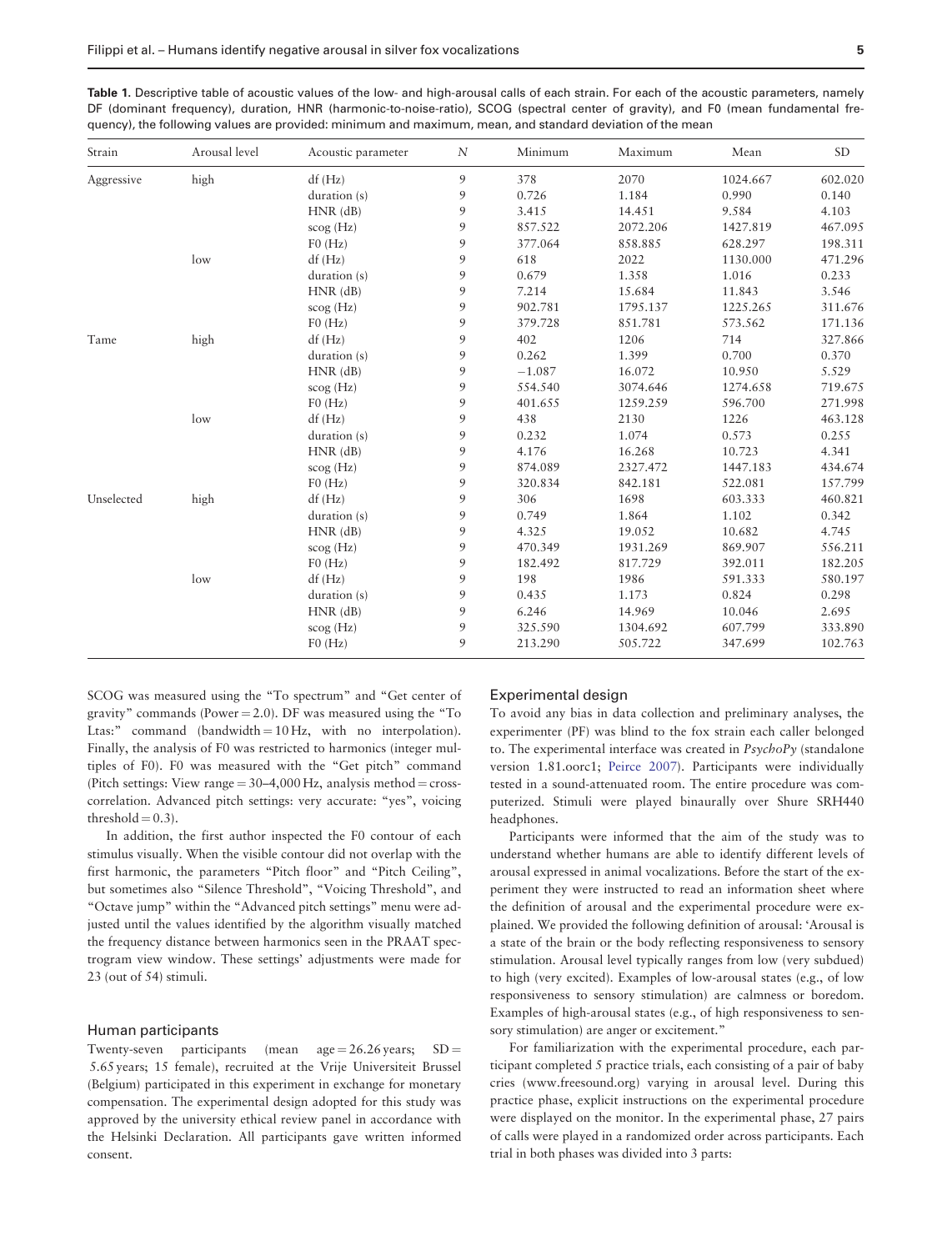- 1. Sound playback: One low and one high-arousal vocalization emitted by the same individual were played with an interstimulus interval of 1 s. Order within pairs was randomized across participants. One sound would play while the letter "A" appeared on screen. At the end of sound A playback, the letter "A" faded out and then the other sound played while the letter "B" appeared on screen.
- 2. Relative rating of arousal: Participants were asked to indicate which vocalization expressed a higher level of arousal by clicking on the corresponding letter with the mouse. Given the short duration of our stimuli (see [Table 1\)](#page-4-0), to favor accurate assessment of sound features, participants could replay each sound ad libitum by pressing either letter (A or B) on the keyboard. No feedback was provided.
- 3. Absolute rating of arousal: Participants were asked to rate the level of arousal expressed in each vocalization by using a Likert scale ranging from  $1 = \text{very subduced to } 7 = \text{very excited. Again,}$ they could replay each vocalization separately by pressing the corresponding letter on the keyboard. No feedback was provided.

#### Statistical analysis

All statistical analyses were performed using R 3.1.2 ([R](#page-10-0) [Development Core Team 2013](#page-10-0)). A binomial test and a signal detection analysis were performed to assess participants' accuracy in identifying high-arousal calls within each call pair across the 3 strains of silver fox. The dependent variable was the proportion of correct choices in participants' responses (where chance  $= 0.50$ ).

We used a generalized linear mixed model (GLMM) to analyze humans' overall accuracy in identifying the high-arousal vocalization across strains. GLMMs were used because they allow fixed and random factors to be defined. Data across all participants were modeled using a binomial distribution. Participant ID was entered as a random factor, fox strain was entered as a fixed factor, and correct/ incorrect response was entered as the outcome variable. False discovery rate (FDR) adjustments were applied to conduct pairwise comparisons. FDR was controlled at  $\alpha$  level 0.05 following the procedure proposed by [Benjamini and Hochberg \(1995\):](#page-9-0) For m tests, rank the *P*-values in ascending order  $P(1) \leq P(2) \leq \ldots$  /*P(m)*, and denote by  $H(i)$  the null hypothesis corresponding to  $P(i)$ ; Let k be the largest *i* for which  $P(i) \leq (\alpha/m)^* i$  and reject all null hypotheses H(1)  $\ldots$  H (k). This means that, starting with the highest P-value each P is checked for this requirement; at the first  $P$  that meets the requirement its corresponding null hypothesis and all those having smaller P's are rejected [\(Verhoeven et al. 2005](#page-11-0)). In addition, Cohen's [\(Cohen 1992](#page-9-0)) d effect sizes were calculated.

To assess which acoustic parameters affect human ability to identify the vocalization expressing a higher level of arousal within each strain, we performed separate GLMMs for each strain.

A separate GLMM was used to examine the acoustic parameters that predict participants' correct identification of high-arousal calls within each pair of arousal calls. Here, participant ID was entered as a random factor, acoustic parameters (duration, DF, SCOG, HNR, and F0 ratios) were entered as fixed factors, and the correct or incorrect response was entered as the outcome variable. Finally, a multiple linear regression analysis was computed to detect the acoustic parameters that predict absolute ratings for arousal level in each call. In this analysis, we included acoustic parameters as fixed factors and mean ratings for perceived emotional arousal in each call as outcome variable.

For all the analyses including acoustic parameters as fixed factors, we used a model selection procedure based on the Akaike's information criterion adjusted for small sample size (AICc) to identify the model(s) with the highest power to explain variation in the dependent variable. The AICc was used to rank the GLMMs and to obtain model weights (model.sel function, MuMIn library). Selection of the model(s), that is, of the model(s) with the highest power to explain variation in the dependent variable, is based on lowest AICc. When the difference between the AICc values of 2 models  $(AAICc)$  is less than 2 units, both models are considered as good as the best model [\(Symonds and Moussalli 2011](#page-10-0)). Models with DAICc up to 6 have considerably less support by the data. Models with values greater than 10 are sufficiently poorer than the best AIC model as to be considered implausible [\(Anderson and Burnham](#page-9-0) [2002](#page-9-0)).

Finally, we computed binary logistic regression models within the generalized linear model framework to assess any effect of order of sound playback within each call pair on participants response and of number of sound replays on participants' accuracy within the relative rating task.

# **Results**

The binomial test and signal detection analysis revealed that participants' accuracy was above chance level for vocalizations of Aggressive silver foxes (proportion of correct responses: 0.59;  $P = 0.007$ ; d' = 0.455) and of Unselected silver foxes (proportion of correct responses: 0.65;  $P < 0.001$ ; d' = 0.771). Remarkably, we detected a significant effect in the opposite direction for stimuli of Tame silver foxes, where proportion of incorrect responses was higher than the expected 0.50 (proportion of incorrect responses: 0.60;  $P = 0.003$ ;  $d' = -0.507$ ) ([Figure 2](#page-6-0)). In line with this result, the analysis performed within the GLMM revealed a significant effect of strain (Wald  $\chi^2$  2 = 31.681, P < 0.001). Pairwise comparisons performed using the FDR correction revealed a significant difference between the effect of Tame and Aggressive strains (Q < 0.001;  $d$  = –0.386) and between Tame and Unselected strains (Q < 0.001;  $d = -0.515$ .

As shown in [Table 2 \(A\),](#page-7-0) analyses performed within the GLMM revealed a significant effect of all the acoustic predictors included in our analysis on humans' accuracy in identifying arousal level in whine calls across all strains. However, critically, the model selection procedure ranked the models where F0, HNR, or SCOG ratios were excluded from the analyses as the weakest models, not resulting in a  $\Delta AICc < 2$ . A separate GLMM computed on each strain identified the following acoustic parameters as predictors of humans' accuracy in identifying arousal level in whine calls: DF and F0 ratios for Aggressive foxes, SCOG, F0, and HNR ratios for Unselected foxes, and duration and HNR ratios for Tame foxes. Model selection procedure applied on each of these models was in line with these results ([Table 2 \(B\)\)](#page-7-0).

The multiple linear regression analysis for the absolute ratings identified a significant effect of F0 and SCOG values of each call as the best predictors of the rated level of emotional arousal in each call—across strains [\(Table 3 \(A\)](#page-7-0)). The model selection procedure applied to this model was in line with these findings, and identified the models excluding DF as the weakest model, not resulting in a  $\Delta AICc < 2$ . However, according to this procedure, the model excluding duration or HNR, which have  $\Delta AICc < 6$ , as models that should not be discounted [\(Table 3 \(B\)\)](#page-7-0). Results from a Shapiro Wilk test indicated that errors in the multiple linear regression analysis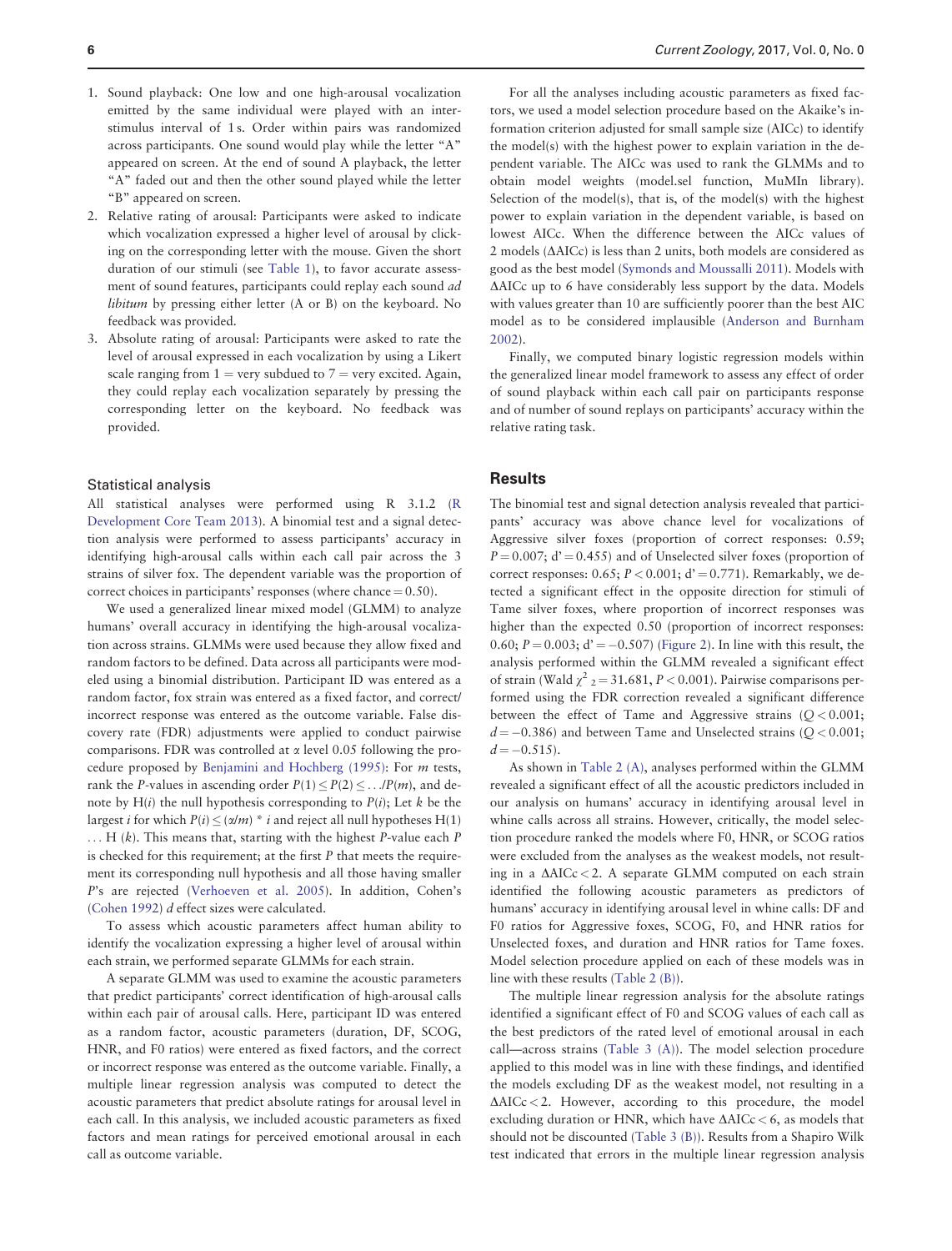<span id="page-6-0"></span>

Figure 2. Mean percentage of correct responses for stimuli belonging to Tame, Aggressive, and Unselected silver foxes, averaged across participants. Error bars represent 95% confidence intervals.

were normally distributed (W  $(54) = 0.981$ ,  $P = 0.541$ ). To assess whether our model met the assumption of multicollinearity, we obtained the variance of inflation factor (VIF) value for the best predictors, and found that it was not substantially greater than 1 for any of them (SCOG: 1.662; F0: 1.613; HNR: 1.044). In addition, tolerance values were not below 0.2 (SCOG: 0.602; F0: 0.620; HNR: 0.958). Thus, we can exclude that collinearity is a problem for this model ([Bowerman and O'connell 1990\)](#page-9-0). Finally, a Durbin– Watson test revealed that the residuals are not linearly autocorrelated  $(d = 2.301)$ .

Finally, our analyses did not reveal any effect of order on correct response ( $z = 0.486$ ,  $P = 0.627$ ). No effect of number of sound replays on participants' correct response was detected  $(z = 1.208, P = 0.227)$ .

#### **Discussion**

We found that humans are able to identify high arousal in vocalizations (namely, whine calls) of Aggressive and Unselected silver foxes. Intriguingly, in Tame silver foxes human participants identified lowarousal calls as expressing high arousal. Thus, participants' accuracy was significantly lower for whine calls produced by tame silver foxes, which have positive attitudes toward people, in comparison with Aggressive and Unselected foxes, which have negative attitude toward humans. In addition, we found that F0, HNR, and SCOG ratios predicted human accuracy in identifying high-arousal calls across all silver fox strains. Separate analyses revealed that different acoustic parameters affect human accuracy in identifying high-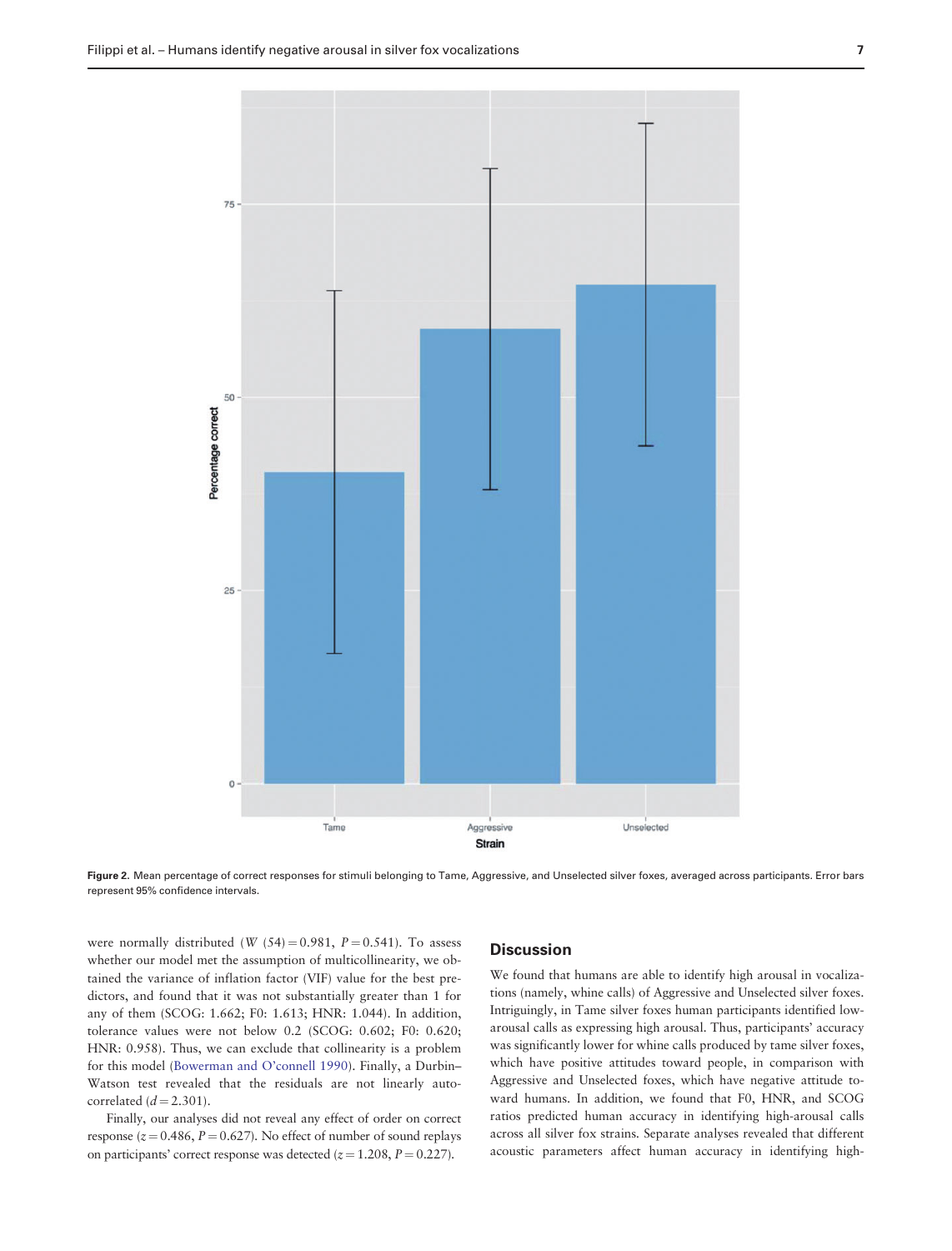<span id="page-7-0"></span>Table 2. Relative rating task: (A) Values of the GLMMs computed across and within silver fox strains. We assessed acoustic predictors of humans' ability to identify vocalizations expressing higher levels of arousal across and within silver fox strains. Bold type indicate  $P \le 0.05$ ; degrees of freedom = 1 for all fixed factors. (B) Outcome of model selection procedure based on AICc. Degrees of freedom = 6 for all models. Bold type indicates models with the strongest support based on log likelihood (logLik), akaike weights and the difference between the AICc values of two models ( $\triangle$ AICc  $\leq$ 2.0)

|                         | (A) Generalized linear mixed models |            | (B) Model selection procedure |            |             |                  |               |  |
|-------------------------|-------------------------------------|------------|-------------------------------|------------|-------------|------------------|---------------|--|
| Across strains          |                                     |            |                               |            |             |                  |               |  |
| <b>Fixed effect</b>     | $\chi$ <sup>2</sup>                 | $P(\chi2)$ | Model                         | logLik     | <b>AICc</b> | $\triangle$ AICc | Akaike weight |  |
| duration                | 4.279                               | 0.039      | exluding duration             | $-422.123$ | 856.362     | 0.000            | 0.592         |  |
| DF                      | 6.258                               | 0.012      | exluding DF                   | $-423.113$ | 858.342     | 1.979            | 0.220         |  |
| F <sub>0</sub>          | 6.570                               | 0.010      | exluding F0                   | $-423.269$ | 858.654     | 2.291            | 0.188         |  |
| <b>HNR</b>              | 21.582                              | $-.001$    | exluding HNR                  | $-430.775$ | 873.666     | 17.303           | 0.000         |  |
| <b>SCOG</b>             | 21.936                              | $-.001$    | exluding SCOG                 | $-430.952$ | 874.020     | 17.658           | 0.000         |  |
| Aggressive silver foxes |                                     |            |                               |            |             |                  |               |  |
| <b>Fixed effect</b>     | $\chi$ 2                            | $P(\chi2)$ | Model                         | logLik     | <b>AICc</b> | $\triangle$ AICc | Akaike weight |  |
| duration                | 0.011                               | 0.916      | exluding duration             | $-135.460$ | 283.277     | 0.000            | 0.438         |  |
| <b>HNR</b>              | 1.541                               | 0.214      | exluding HNR                  | $-136.225$ | 284.807     | 1.530            | 0.204         |  |
| SCOG                    | 1.619                               | 0.203      | exluding SCOG                 | $-136.264$ | 284.884     | 1.607            | 0.196         |  |
| DF                      | 2.730                               | 0.099      | exluding DF                   | $-136.820$ | 285.995     | 2.718            | 0.112         |  |
| F <sub>0</sub>          | 4.356                               | 0.037      | exluding F0                   | $-137.633$ | 287.621     | 4.345            | 0.050         |  |
| Unselected silver foxes |                                     |            |                               |            |             |                  |               |  |
| <b>Fixed effect</b>     | $\chi$ <sub>2</sub>                 | $P(\chi2)$ | Model                         | logLik     | <b>AICc</b> | $\triangle$ AICc | Akaike weight |  |
| duration                | 0.278                               | 0.598      | exluding duration             | $-121.507$ | 255.370     | 0.000            | 0.551         |  |
| DF                      | 0.808                               | 0.369      | exluding DF                   | $-121.772$ | 255.901     | 0.530            | 0.423         |  |
| <b>SCOG</b>             | 7.126                               | 0.008      | exluding SCOG                 | $-124.931$ | 262.218     | 6.847            | 0.018         |  |
| F <sub>0</sub>          | 9.381                               | 0.002      | exluding F0                   | $-126.059$ | 264.473     | 9.103            | 0.006         |  |
| <b>HNR</b>              | 10.942                              | 0.001      | exluding HNR                  | $-126.839$ | 266.034     | 10.664           | 0.003         |  |
| Tame silver foxes       |                                     |            |                               |            |             |                  |               |  |
| <b>Fixed effect</b>     | $\chi$ 2                            | $P(\chi2)$ | Model                         | logLik     | <b>AICc</b> | $\triangle$ AICc | Akaike weight |  |
| SCOG                    | 0.010                               | 0.920      | exluding SCOG                 | $-116.492$ | 245.340     | 0.000            | 0.399         |  |
| F <sub>0</sub>          | 0.095                               | 0.757      | exluding F0                   | $-116.535$ | 245.425     | 0.085            | 0.383         |  |
| DF                      | 1.691                               | 0.193      | exluding DF                   | $-117.333$ | 247.021     | 1.681            | 0.172         |  |
| Duration                | 4.336                               | 0.037      | exluding duration             | $-118.655$ | 249.666     | 4.325            | 0.046         |  |
| <b>HNR</b>              | 81.549                              | < 0.001    | exluding HNR                  | $-157.262$ | 326.879     | 81.539           | 0.000         |  |

Table 3. Absolute rating task: (A) Values of the multiple linear regression model computed on human rating of arousal in silver fox calls. We assessed acoustic predictors of humans' perceived arousal in silver fox calls, as reported using a rating scale spanning from 1 (very subdued) to 7 (very excited). Bold type indicate  $P \le 0.05$ ; degrees of freedom = 1 for all fixed effects. (B) Outcome of model selection procedure based on AICc. Degrees of freedom = 6 for all models. Bold type indicates models with the strongest support based on loglikelihood (logLik), akaike weights, and the difference between the AICc values of two models  $(\Delta AICc \leq 2.0)$ 

| (A) Multiple linear regression model |       |       | (B) Model selection procedure |           |             |       |               |  |
|--------------------------------------|-------|-------|-------------------------------|-----------|-------------|-------|---------------|--|
| Across strains                       |       |       |                               |           |             |       |               |  |
| <b>Fixed effect</b>                  | F     | P(F)  | Model                         | logLik    | <b>AICc</b> | AAICc | Akaike weight |  |
| DF                                   | 0.150 | 0.451 | exluding DF                   | $-37.297$ | 88.380      | 0.000 | 0.558         |  |
| duration                             | 0.633 | 0.125 | exluding duration             | $-38.314$ | 90.416      | 2.036 | 0.202         |  |
| <b>HNR</b>                           | 0.727 | 0.101 | exluding HNR                  | $-38.506$ | 90.800      | 2.419 | 0.166         |  |
| F0                                   | 1.215 | 0.035 | exluding F <sub>0</sub>       | $-39.491$ | 92.770      | 4.389 | 0.062         |  |
| <b>SCOG</b>                          | 2.091 | 0.007 | exluding SCOG                 | $-41.169$ | 96.125      | 7.745 | 0.012         |  |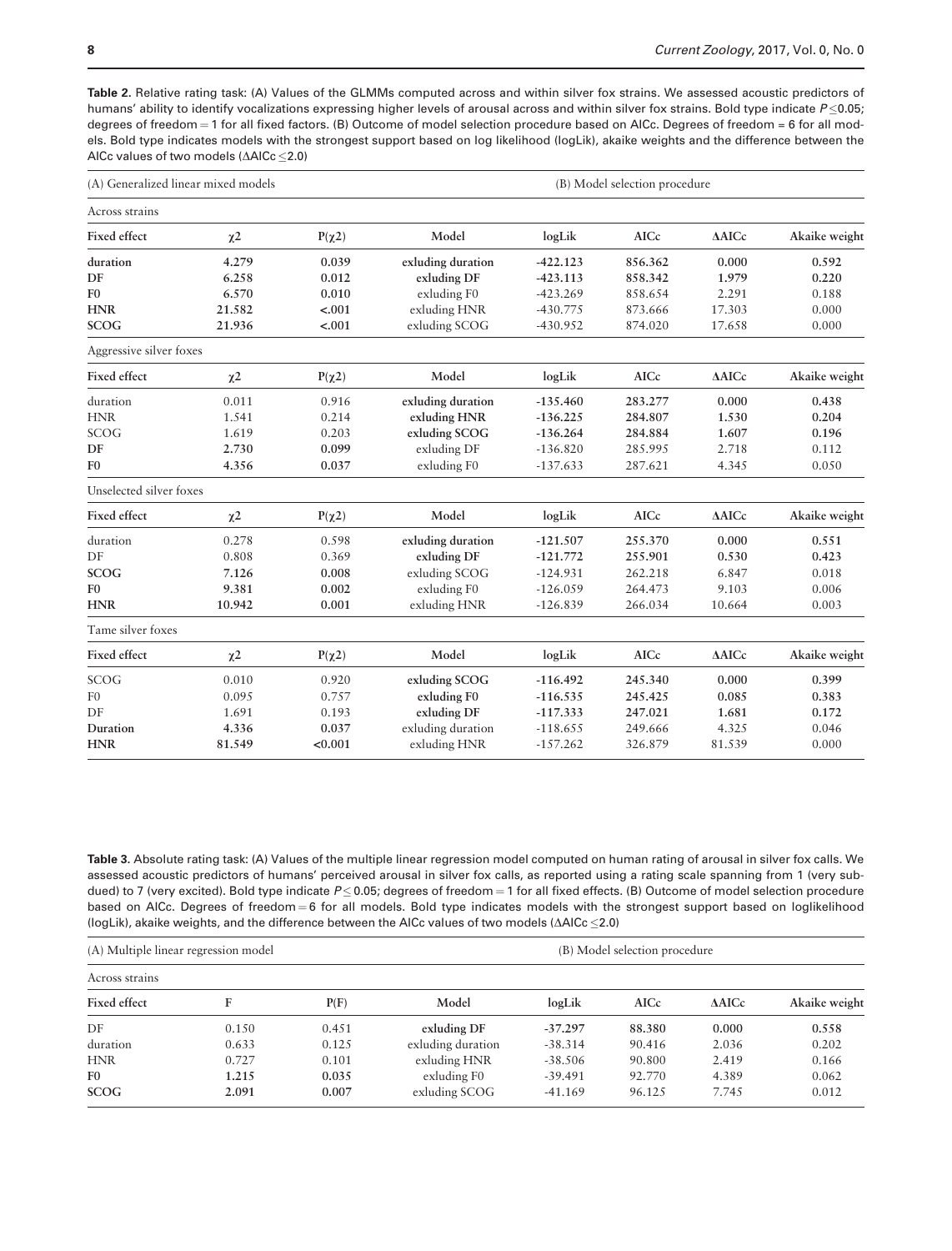arousal calls within each strain. Specifically, our analyses suggest that DF and F0 ratios affect human accuracy in identifying higharousal calls of Aggressive silver foxes. Furthermore, we found that SCOG, F0, and HNR ratios affect human accuracy in identifying high-arousal calls of Unselected silver foxes, and that duration and HNR ratios affect human accuracy in identifying high-arousal calls of Tame silver foxes. Finally, our analyses suggest that F0 and SCOG are reliable predictors of humans' absolute ratings of arousal in our stimuli, although duration and HNR should not be discounted.

Our findings are consistent with previous research showing that humans are able to perceive arousal in vocalizations of cats [\(Nicastro and Owren 2003;](#page-10-0) [McComb et al. 2009](#page-10-0)), dogs [\(Pongr](#page-10-0)ácz [et al. 2005;](#page-10-0) Faragó et al. 2014; [Albuquerque et al. 2016\)](#page-9-0), and piglets [\(Tallet et al. 2010](#page-10-0); [Maru](#page-10-0)ščá[kov](#page-10-0)á [et al. 2015\)](#page-10-0). Our results confirm findings from [Filippi et al. \(2016\)](#page-9-0), suggesting that humans are able to recognize arousal in vocalizations emitted by members of species varying in size, social structure, and ecology. However, we have extended this line of research by disentangling human sensitivity to high-arousal calls with negative valence from human sensitivity to high-arousal calls with positive valence in silver foxes. In line with these studies, our work confirms that acoustic parameters associated with pitch perception play a key role in affecting human participants' ability for both identifying high arousal with negative valence in whine calls across the 3 strains of silver fox, and in assessing their absolute level of arousal on a rating scale. In addition, in line with research on vocal expression of arousal in mammals, which have identified in HNR an acoustic correlate of high arousal ([Briefer](#page-9-0) [2012](#page-9-0); but see [Blumstein and Chi 2012\)](#page-9-0), our analyses, which examines human perception of vocalizations with arousal content, suggest that HNR facilitates recognition of negative arousal in vocalizations of Unselected silver foxes and positive arousal in Tame silver foxes. Moreover, we found that HNR may have a role in affecting humans' absolute rating of arousal in silver foxes. One interesting finding is that duration affects humans' accuracy in identifying high-arousal calls with positive valence, that is, high-arousal calls emitted by Tame silver foxes. Previous research identified duration as a predictor of human perception of valence in animal calls, without controlling for arousal level ([Farag](#page-9-0)ó [et al. 2014](#page-9-0); [Maru](#page-10-0)ščá[kov](#page-10-0)á et al. 2015). Our work complements this research, and particularly the study conducted by Faragó et al. (2014) on human perception of dog calls, in that we show that duration predicts humans' accuracy in identifying high arousal in silver fox calls with positive valence. In addition, in line with findings reported in Faragó et al. (2014), we found that duration may be used for the absolute rating of arousal in calls across all strains. Crucially, further experimental investigations are needed to estimate the effect of perceived loudness of the calls on correct assessment of their relative level of arousal.

It is possible that humans adopt the same kind of changes in perceived frequency-related parameters to assess arousal levels across silver foxes strains. However, recent research has provided evidence for the use of shared mechanisms in arousal perception across phylogen-etically distant species [\(Belin et al. 2008;](#page-9-0) Altenmüller et al. 2013; Faragó et al. 2014; [Filippi 2016](#page-9-0); [Filippi et al. 2016](#page-9-0); [Song et al. 2016\)](#page-10-0). These findings suggest that mechanisms underlying perception and plausibly also expression of emotional arousal—which are related to stress induced higher effort in vocalization—may have emerged in the early stages of animal evolution as a result of selection pressures.

One interesting implication of our finding is that high-arousal calls with positive valence may not be as salient as high-arousal calls with negative valence to the human ear. Further research may analyze the

perceptual saliency of acoustic correlates of negative emotional arousal in vocalizations produced by individuals belonging either to the same or to different species. Humans' ability to recognize arousal in calls with positive valence might have not been selected by evolution because they are not as crucial for survival as arousal calls produced in negativevalenced contexts. Indeed, while the latter are a direct response to different degrees of external threat or danger, arousal calls with positive valence are emitted in contexts that may not be directly linked to survival. Therefore, in contrast to the ability to identify arousal calls with positive valence, humans may have evolved the ability to recognize arousal calls with negative valence as an adaptive trait. Further work is required to establish whether humans are able to identify high-arousal silver foxes calls that were elicited by the approach of another animal species. This analysis would add further support to the investigation of acoustic variation as a correlate of emotional arousal rather than as a function of predator species.

Notably, in the recordings adopted in our experiments, the emotional content of silver fox calls was inferred based on previous findings reporting on hormonal responses to human approach, and on observational indicators of the focal fox, namely on motor activity of the caller in response to the approaching behavior to the human experimenter. However, motor response in the 3 strains within the human-approach experimental setting described in the "Acoustic recordings and emotion classification" section was not statistically quantified. This is a crucial limitation of the present study. Future work should aim to classify arousal calls by combining quantitative assessment of observational correlates of arousal (e.g., motor response) with quantitative assessment of arousal in terms of physiological and/or neural responses of each specific caller during the production of calls. This is an important issue for future research, which should aim to integrate multiple types of data to quantify the exact degree of emotional arousal and valence. Specifically, further research is required to examine how behavioral observations of the contexts in which the vocalization is emitted can be mapped to data on brain activity ([Belin et al. 2008;](#page-9-0) [Panksepp 2011;](#page-10-0) [Ocklenburg](#page-10-0) [et al. 2013;](#page-10-0) [Andics et al. 2014\)](#page-9-0) and physiological states of the caller such as heart rate, adrenaline, or stress hormone levels at the time of vocal response to human approach [\(Paul et al. 2005;](#page-10-0) [Briefer et al.](#page-9-0) [2015a](#page-9-0), [2015b](#page-9-0); [Stocker et al. 2016](#page-10-0)). This quantitative assessment of arousal and valence of each caller, recorded during vocal production, may be adopted to fine-tune the examination of responses in listeners, assessing their neurological, physiological, and behavioral activity in response to each call. Crucially, further research in this direction might help to identify which emotion correlates in the focal Tame silver foxes led human participants to categorize lowarousal calls as expressing a high arousal. Generally, within this research framework, the analysis of acoustic correlates of emotional content in nonhuman animal vocalizations may be particularly valuable in assessing and improving animal welfare.

In conclusion, our findings provided empirical evidence for humans' sensitivity to arousal vocalizations across 3 strains of silver fox that have different genetically based predispositions toward approaching humans. We found that humans are able to identify high emotional arousal in whine calls with negative arousal—produced by Aggressive and Unselected silver foxes, but not in calls with positive valence, which were produced by Tame foxes. Our data did not identify in any of frequency-related parameters (F0, SCOG, DF) the best predictors of humans' assessment of arousal content in whine calls of Tame silver foxes, suggesting that these types of acoustic parameters in the calls may be key to recognition of negative arousal in animal calls [\(Lingle et al. 2012;](#page-10-0) [Teichroeb et al. 2013;](#page-10-0) [Lingle and Riede 2014](#page-10-0);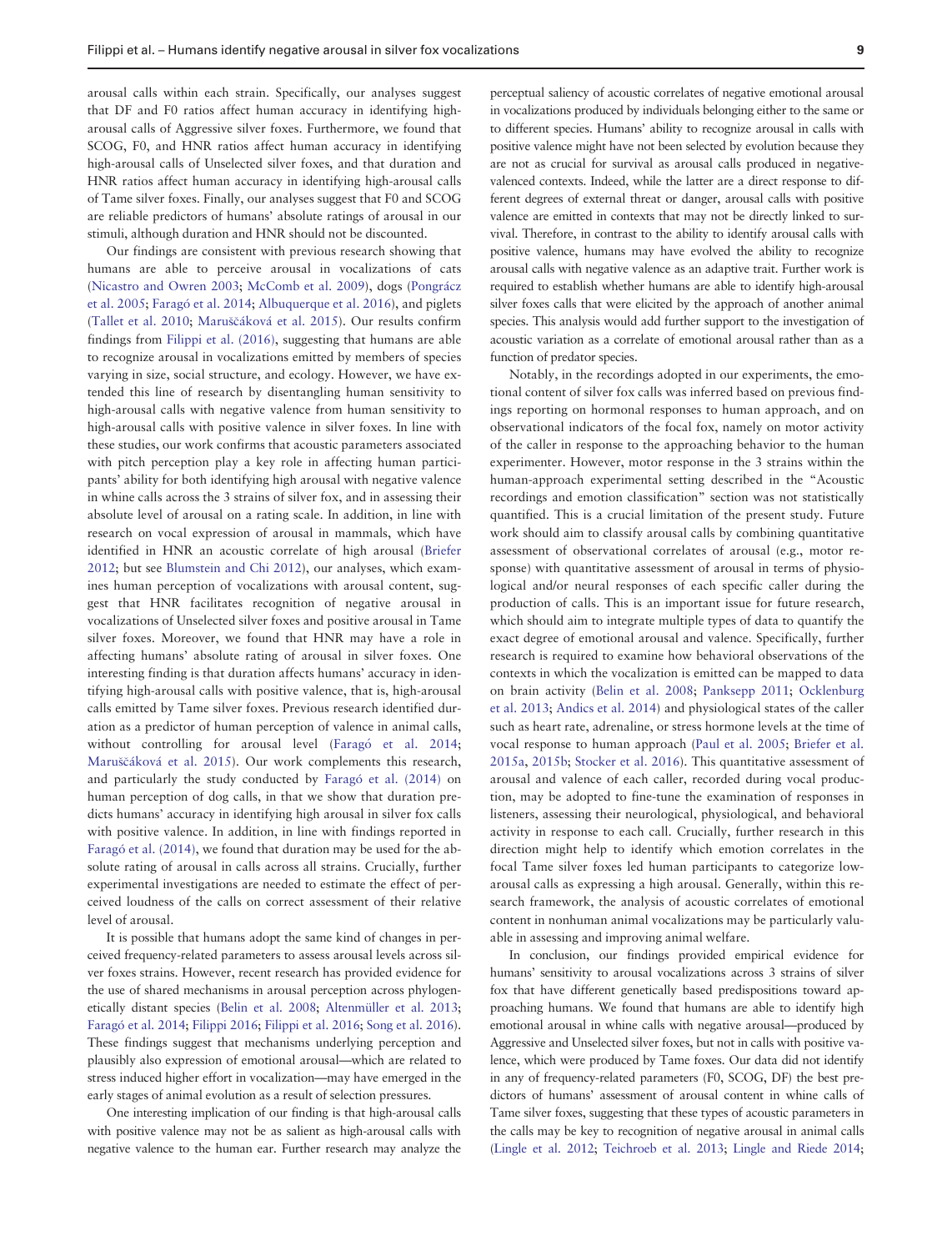<span id="page-9-0"></span>[Volodin et al. 2017\)](#page-11-0). This work extends our understanding of vocal communication between species, providing key insights on the effect of acoustic correlates of emotional arousal and valence. Finally, this frame of investigation may enhance our understanding of the adaptive role of "eavesdropping" on heterospecific calls, providing key insights into the evolution of inter-species acoustic communication.

# Supplementary material

Supplementary material can be found at [https://academic.oup.com/](https://academic.oup.com/cz) [cz.](https://academic.oup.com/cz)

# Acknowledgements

We thank Anastasia V. Kharlamova, Lyudmila N. Trut for cooperation and the staff of the experimental fox farm for their help and support during the acoustic data collection. We are grateful to Tim Mahrt for valuable comments on the manuscript. The funders had no role in study design, data collection and analysis, decision to publish, or preparation of the manuscript.

## Funding

P. F. was supported by the following research grants: the European Research Council Starting Grant "ABACUS" [293435] awarded to BdB; ANR-16- CONV-0002 (ILCB), ANR-11-LABX-0036 (BLRI) and ANR-11-IDEX-0001-02 (A\*MIDEX); a visiting fellowship from the Max Planck Society. For acoustic data collection from silver foxes at the experimental farm of the Institute of Cytology and Genetics, Novosibirsk, Russia and preparation and the acoustic analyses of the playback stimuli, SSG, EVV and IAV were supported by the Russian Science Foundation, grant [14-14-00237].

# Author contribution

P. F. developed the study concept and design. P. F., S. S. G., E. V. V., and I. A. V. performed the acoustic measurements of the stimuli. P. F. performed data analysis and interpretation. P. F. drafted the manuscript, and all the other authors provided critical revisions for important intellectual content. All authors approved the final version of the manuscript for submission.

### References

- Albuquerque N, Guo K, Wilkinson A, Savalli C, Otta E et al., 2016. Dogs recognize dog and human emotions. Biol Lett 12:20150883.
- Altenmüller E, Schmidt S, Zimmermann E, 2013. A cross-taxa concept of emotion in acoustic communication: an ethological perspective. In: Altenmüller E, Schmidt S, Zimmermann E, editors. Evolution of Emotional Communication: From Sounds in Nonhuman Mammals to Speech and Music in Man. Oxford: Oxford University Press. 339–367.
- Anderson DJ, Adolphs R, 2014. A framework for studying emotions across species. Cell 157:187–200.
- Anderson DR, Burnham KP, 2002. Avoiding pitfalls when using informationtheoretic models. The Jf Wildlife Manage 66:912–918.
- Andics A, Gácsi M, Faragó T, Kis A, Miklósi Á, 2014. Voice-sensitive regions in the dog and human brain are revealed by comparative fMRI. Curr Biol 24:574–578.
- Aubin T, 1991. Why do distress calls evoke interspecific responses. Behav Process 23:103–111.
- Bakken M, 1998. The effect of an improved man-animal relationship on sexratio in litters and on growth and behaviour in cubs among farmed silver foxes Vulpes vulpes. Appl Anim Behav Sci 56:309–317.
- Bakken M, Moe RO, Smith AJ, Selle G-ME, 1999. Effects of environmental stressors on deep body temperature and activity levels in silver fox vixens Vulpes vulpes. Appl Anim Behav Sci 64:141–151.
- Belin P, Fecteau S, Charest I, Nicastro N, Hauser M et al., 2008. Human cerebral response to animal affective vocalizations. Proc Roy Soc B 275:473–481.
- Belyaev DK, 1979. Destabilizing selection as a factor in domestication. J Hered 70:301–308.
- Benjamini Y, Hochberg Y, 1995. Controlling the false discovery rate: a practical and powerful approach to multiple testing. J R Sta Soc. Series B (Methodological) 57: 289–300.
- Blumstein DT, Chi YY, 2012. Scared and less noisy: glucocorticoids are associated with alarm call entropy. Biol Lett 8:189–192.
- Boersma P, 2002. Praat, a system for doing phonetics by computer. Glot International 5: 341–345. Version 5.4.02 retrieved from [http://www.praat.](http://www.praat.org/) [org/.](http://www.praat.org/)
- Bowerman BL, O'connell RT, 1990. Linear Statistical Models: An Applied Approach. Boston: PWS-Kent Publishing Company. 106–129.
- Briefer EF, 2012. Vocal expression of emotions in mammals: mechanisms of production and evidence. J Zool 288:1–20.
- Briefer EF, Maigrot AL, Mandel R, Freymond SB, Bachmann I et al., 2015a. Segregation of information about emotional arousal and valence in horse whinnies. Sc Rep 4:9989.
- Briefer EF, Tettamanti F, McElligott A, 2015b. Emotions in goats: mapping physiological, behavioural and vocal profiles. Anim Behav 99:131–143.
- Bryant GA, 2013. Animal signals and emotion in music: coordinating affect across groups. Front Psychol 4:990.
- Cohen J, 1992. Statistical power analysis. Curr Dir Psychol Sci 1:98–101.
- Cross N, Rogers LJ, 2005. Mobbing vocalizations as a coping response in the common marmoset. Horm Behav 49:237–245.
- Darwin C, 1872. The Expression of the Emotions in Man and Animals. London: John Murray.
- Davis PJ, Zhang SP, Winkworth A, Bandler R, Davis P, 1996. Neural control of vocalization: respiratory and emotional influences. J Voice 10:23–38.
- de Boer B, Wich SA, Hardus ME, Lameira AR, 2015. Acoustic models of orangutan hand-assisted alarm calls. J Exp Biol 218:907–914.
- De Kort SR, Carel ten C, 2001. Response to interspecific vocalizations is affected by degree of phylogenetic relatedness in Streptopelia doves. Anim Behav 61:239–247.
- Desrochers AU, Be M, Bourque J, 2002. Do mobbing calls affect the perception of predation risk by forest birds? Anim Behav 64:709–714.
- Fallow PM, Gardner JL, Magrath RD, 2011. Sound familiar? Acoustic similarity provokes responses to unfamiliar heterospecific alarm calls. Behav Ecol 22:401–410.
- Fallow PM, Magrath RD, 2010. Eavesdropping on other species: mutual interspecific understanding of urgency information in avian alarm calls. Anim Behav 79:411–417.
- Faragó T, Andics A, Devecseri V, Kis A, Gácsi M et al., 2014. Humans rely on the same rules to assess emotional valence and intensity in conspecific and dog vocalizations. Biol Lett 10:20130926.
- Fernald A, 1992. Human maternal vocalizations to infants as biologically relevant signals: an evolutionary perspective. In: Barkow JH, Cosmides L, Tooby J, editors. The Adapted Mind: Evolutionary Psychology and the Generation of Culture. Oxford: Oxford University Press. 391–428.
- Filippi P, 2016. Emotional and interactional prosody across animal communication systems: a comparative approach to the emergence of language. Front Psychol 7:1393.
- Filippi P, Congdon JV, Hoang J, Bowling DL, Reber SA et al., 2016. Humans recognize vocal expressions of emotional states universally across species. In: Roberts SG, Cuskley C, McCrohon L, Barceló-Coblijn L, Fehér O et al., editors. The Evolution of Language: Proceedings of the 11th International Conference (EVOLANG11). Available online: [http://evolang.org/newor](http://evolang.org/neworleans/papers/91.html) [leans/papers/91.html](http://evolang.org/neworleans/papers/91.html).
- Frijda NH, 1987. Emotion, cognitive structure, and action tendency. Cognition Emotion 1:115–143.
- Gogoleva SS, Volodin IA, Volodina EV, Kharlamova AV, Trut LN, 2009. Kind granddaughters of angry grandmothers: the effect of domestication on vocalization in cross-bred silver foxes. Behav Process 81:369-375.
- Gogoleva SS, Volodin IA, Volodina EV, Kharlamova AV, Trut LN, 2010a. Sign and strength of emotional arousal: vocal correlates of positive and negative attitudes to humans in silver foxes Vulpes vulpes. Behaviour 147:1713–1736.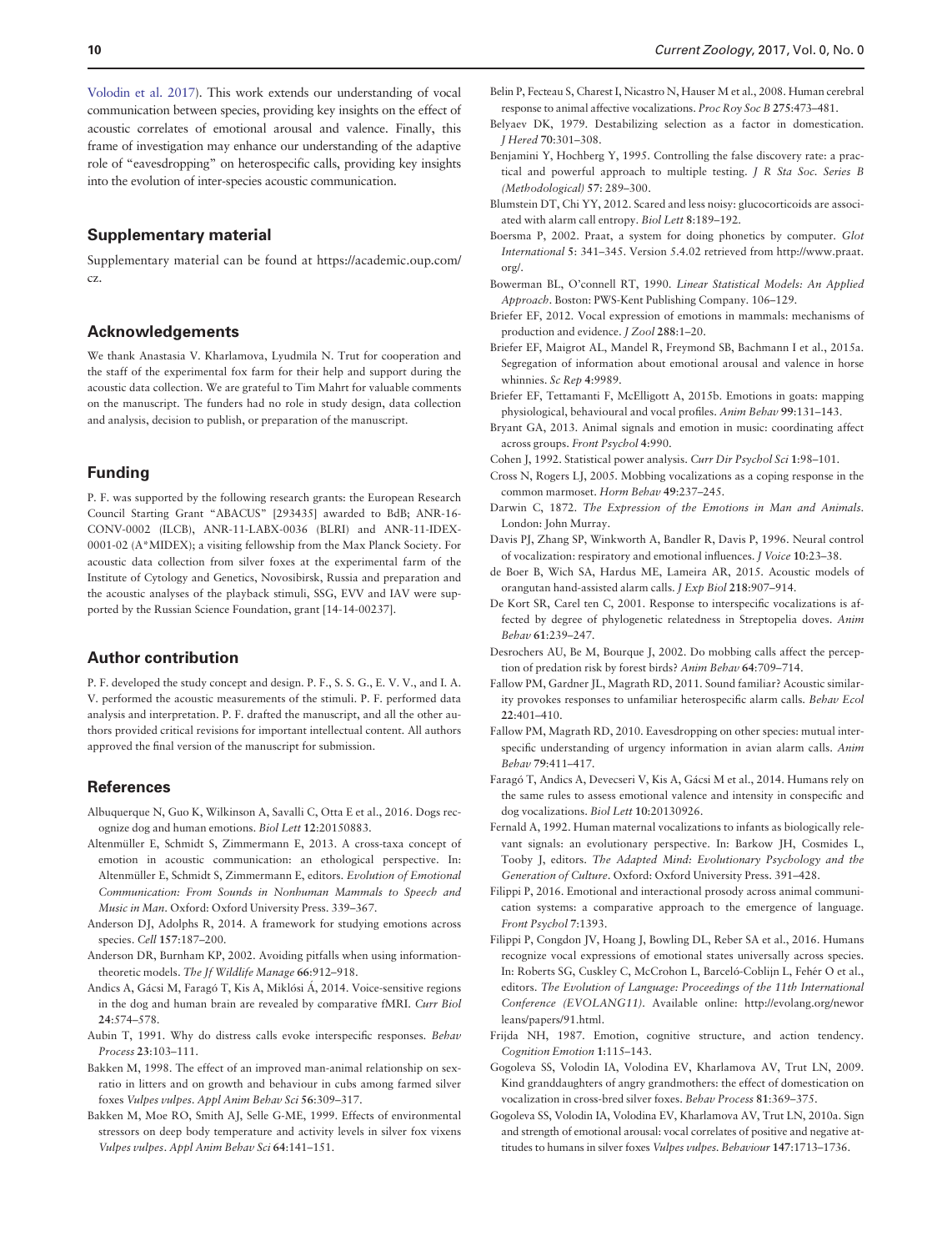- <span id="page-10-0"></span>Gogoleva SS, Volodin IA, Volodina EV, Kharlamova AV, Trut LN, 2010b. Vocalization toward conspecifics in silver foxes Vulpes vulpes selected for tame or aggressive behavior toward humans. Behav Process 84:547–554.
- Gogoleva SS, Volodina EV, Volodin IA, Kharlamova AV, Trut LN, 2010c. The gradual vocal responses to human-provoked discomfort in farmed silver foxes. Acta Ethologica 13:75–85.
- Gogoleva SS, Volodin IA, Volodina EV, Kharlamova AV, Trut LN, 2011. Explosive vocal activity for attracting human attention is related to domestication in silver fox. Behav Process 86:216–221.
- Gogoleva SS, Volodin IA, Volodina EV, Kharlamova AV, Trut LN, 2013. Effects of selection for behavior, human approach mode and sex on vocalization in silver fox. J Ethol 31:95–100.
- Hauser MD, 1988. How infant vervet monkeys learn to recognize starling alarm calls: the role of experience. Behaviour 105:187–201.
- Johnson FR, Mcnaughton EJ, Shelley CD, Blumstein DT, 2003. Mechanisms of heterospecific recognition in avian mobbing calls. Aust J Zool 51:577–585.
- Kitchen D, Bergman T, Cheney D, Nicholson J, 2010. Comparing responses of four ungulate species to playbacks of baboon alarm calls. Anim Cognition 13:861–870.
- Kukekova AV, Oskina IN, Kharlamova AV, Chase K, Temnykh SV et al., 2008a. Fox farm experiment: hunting for behavioral genes. VOGiS Herald 12:50–62.
- Kukekova AV, Temnykh SV, Johnson JL, Trut LN, Acland GM, 2012. Genetics of behavior in the silver fox. Mamm Genome 23:164–177.
- Kukekova AV, Trut LN, Chase K, Shepeleva DV, Vladimirova et al., 2008b. Measurement of segregating behaviors in experimental silver fox pedigrees. Behav Genet 38:185–194.
- Laukka P, Juslin P, Bresin R, 2005. A dimensional approach to vocal expression of emotion. Cognition Emotion 19:633–653.
- Lea AJ, Barrera JP, Tom LM, Blumstein DT, 2008. Heterospecific eavesdropping in a nonsocial species. Behav Ecol 19:1041–1046.
- Lingle S, Riede T, 2014. Deer mothers are sensitive to infant distress vocalizations of diverse mammalian species. Am Nat 184:510–522.
- Lingle S, Wyman MT, Kotrba R, Teichroeb LJ, Romanow CA, 2012. What makes a cry a cry? A review of infant distress vocalizations. Curr Zool 58:698–726.
- Magrath RD, Haff TM, Fallow PM, Radford AN, 2015. Eavesdropping on heterospecific alarm calls: from mechanisms to consequences. Biol Rev 90:560–586.
- Maruščáková IL, Linhart P, Ratcliffe VF, Reby D, Špinka M, 2015. Humans Homo sapiens judge the emotional content of piglet Sus scrofa domestica calls based on simple acoustic parameters, not personality, empathy, nor attitude toward animals. J Comp Psychol 129:121–131.
- McComb K, Taylor AM, Wilson C, Charlton BD, 2009. The cry embedded within the purr. Curr Biol 19:R507–R508.
- McConnell PB, Baylis JR, 2010. Interspecific communication in cooperative herding: acoustic and visual signals from human shepherds and herding dogs. Z Tierpsychol 67:302–328.
- Mendl M, Burman OHP, Paul ES, 2010. An integrative and functional framework for the study of animal emotion and mood. Proc Roy Soc Lond B 2010, 277:2895–2904.
- Morton ES, 1977. On the occurrence and significance of motivation: structural rules in some bird and mammal sounds. Am Nat 111:855–869.
- Nesse RM, 1990. Evolutionary explanations of emotions. Hum Nat 1:261–289.
- Newton-Fisher N, Harris S, White P, Jones G, 1993. Structure and function of red fox Vulpes vulpes vocalizations. Bioacoustics 5:1–31.
- Nicastro N, Owren MJ, 2003. Classification of domestic cat Felis catus vocalizations by naive and experienced human listeners. J Comp Psychol 117:44–52.
- Nimon AJ, Broom DM, 2001. The welfare of farmed foxes Vulpes vulpes and Alopex lagopus in relation to housing and management: a review. Anim Welfare 10:223–248.
- Ocklenburg S, Ströckens F, Güntürkün O, 2013. Lateralisation of conspecific vocalisation in non-human vertebrates. Laterality: Asymm Body, Brain Cognition 18:1–31.
- Oskina IN, 1996. Analysis of the functional state of the pituitary-adrenal axis during postnatal development of domesticated silver foxes Vulpes vulpes. Scientifur 20:159–161.
- Oskina IN, Herbeck YE, Shikhevich SG, Plyusnina IZ, Gulevich RG, 2008. Alterations in the hypothalamus-pituitary-adrenal and immune systems during selection of animals for tame behavior. VOGiS Herald 12:39-49. in Russian).
- Owings D, Morton E, 1998. Animal Vocal Communication: A New Approach. Cambridge: Cambridge University Press.
- Panksepp J, 2011. The basic emotional circuits of mammalian brains: do animals have affective lives? Neurosci Biobehav Rev 35:1791–1804.
- Paul ES, Harding EJ, Mendl M, 2005. Measuring emotional processes in animals: the utility of a cognitive approach. Neurosci Biobehav Rev 29:469–491.
- Pedersen V, 1991. Early experience with the farm environment and later effects on behaviour in silver Vulpes vulpes and blue Alopex lagopus foxes. Behav Process 25:163–169.
- Pedersen V, 1993. Effects of different post–weaning handling procedures on the later behaviour of silver foxes. Appl Anim Behav Sci 37:239–250.
- Pedersen V, 1994. Long-term effects of different handling procedures on behavioural, physiological, and production-related parameters in silver foxes. Appl Anim Behav Sci 40:285–296.
- Pedersen V, Jeppesen LL, 1990. Effect of early handling on later behaviour and stress responses in the silver fox Vulpes vulpes. Appl Anim Behav Sci 26:383–393.
- Peirce JW, 2007. PsychoPy:psychophysics software in Python. J Neurosci Methods 162:8–13.
- Pongrácz P, Miklosi A, Molnar C, Csanyi V, 2005. Human listeners are able to classify dog Canis familiaris barks recorded in different situations. J Comp Psychol 119:136–144.
- Pongrácz P, Molnar C, Miklosi A, 2006. Acoustic parameters of dog barks carry emotional information for humans. Appl Anim Behav Sci 100:228–240.
- R Development Core Team, 2013. R Foundation for Statistical Computing. Vienna: Austria. Version 3.1.2 retrieved from [http://www.R-project.org.](http://www.R-project.org)
- Ratliff E, 2011. Taming the wild. Nat Geogr 219:34–59.
- Russell JA, 1980. A circumplex model of affect. J Pers Soc Psychol 39:1161–1178.
- Sauter DA, Eisner F, Calder AJ, Scott SK, 2010. Perceptual cues in nonverbal vocal expressions of emotion. Quart J Exp Psychol 63:2251–2272.
- Scheumann M, Hasting AS, Kotz SA, Zimmermann E, 2014. The voice of emotion across species: how do human listeners recognize animals' affective states? PLoS ONE 9:e91192.
- Song X, Osmanski MS, Guo Y, Wang X, 2016. Complex pitch perception mechanisms are shared by humans and a New World monkey. Proc Natl Acad Sci 113:781–786.
- Specht R, 2002. Avisoft-Saslab Pro: Sound Analysis and Synthesis Laboratory. Berlin: Avisoft Bioacoustics.
- Stocker M, Munteanu A, Stöwe M, Schwab C, Palme R et al., 2016. Loner or socializer? Ravens' adrenocortical response to individual separation depends on social integration. Horm Behav 78:194–199.
- Symonds MRE, Moussalli A, 2011. A brief guide to model selection, multimodel inference and model averaging in behavioural ecology using Akaike's information criterion. Behav Ecol Sociobiol 65:13–21.
- Tallet C, Špinka M, Maruščáková I, Šimeček P, 2010. Human perception of vocalizations of domestic piglets and modulation by experience with domestic pigs Sus scrofa. J Comp Psychol 124:81–91.
- Taylor AM, Reby D, 2010. The contribution of source–filter theory to mammal vocal communication research. Journal of Zoology 280:221–236.
- Tchernichovski O, Oller DK, 2016. Vocal development: how marmoset infants express their feelings. Curr Biol 26:R422–R424.
- Teichroeb LJ, Riede T, Kotrba R, Lingle S, 2013. Fundamental frequency is key to response of female deer to juvenile distress calls. Behav Process 92:15–23.
- Templeton C, Greene E, Davis K, 2005. Allometry of alarm calls: black-capped chickadees encode information about predator size. Science 308:1934–1937.
- Trut LN, 1980. The genetics and phenogenetics of domestic behavior. In: Belyaev DK, editor. Proceedings of the XIV International Congress of Genetics. Vol. 2, Book 2: Problems of General Genetic. Moscow: MIR Publishers. 123–136.